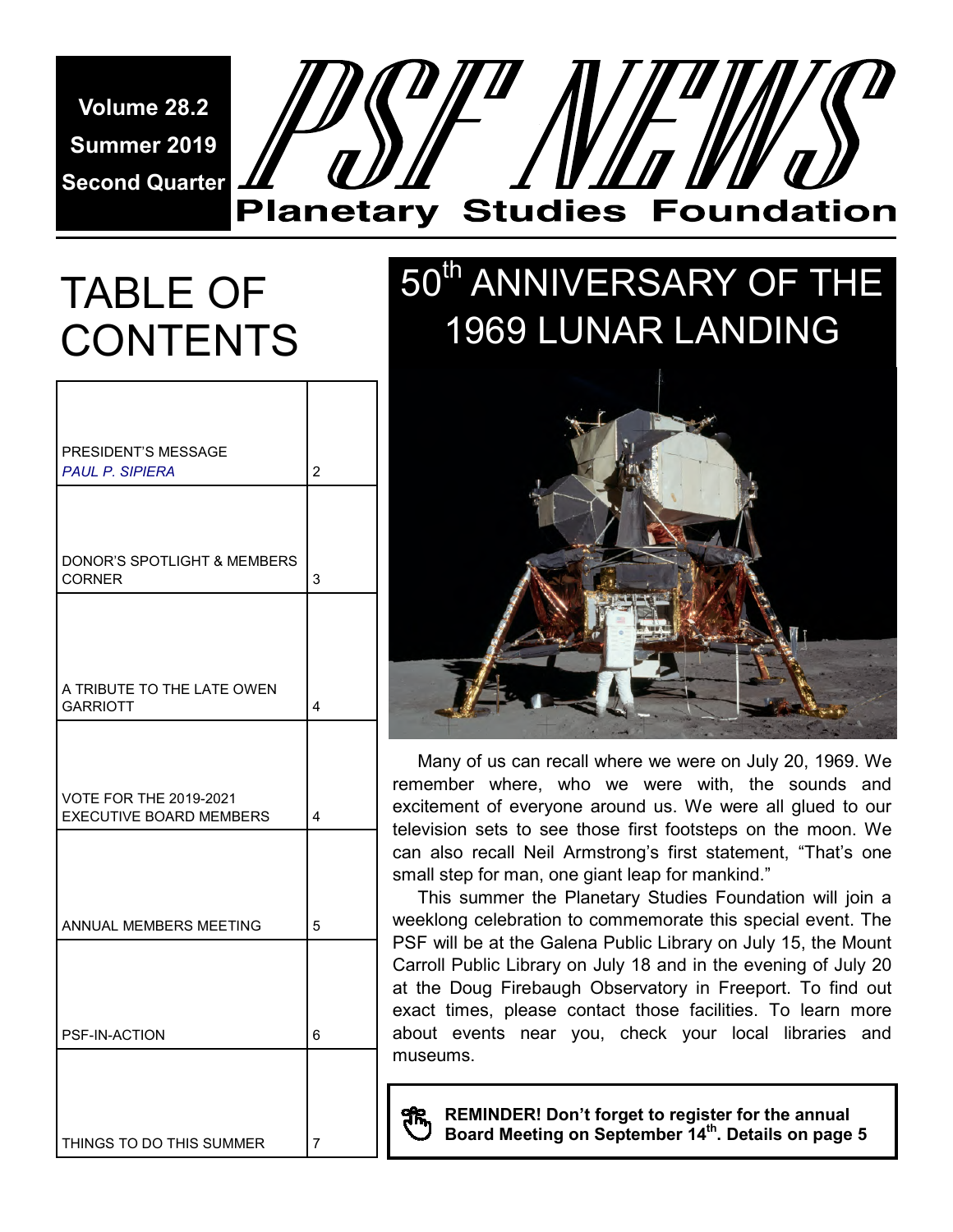## PRESIDENT'S MESSAGE

 As the first half of 2019 comes to a close I am pleased to report that our transitional year is progressing well with new opportunities and continued success in our traditional areas of educational services and meteorite research. One major change that has occurred is the closing of our Earth & Space Science Museum in Elizabeth, Illinois. It was hoped that after we closed our doors at 115 North Main Street, we could reopen across the street in a smaller, but still impressive science museum. Unfortunately, due to conditions beyond our control, we simply could not open the facility to the public.

 Our office and display areas were damaged by water from both weather and internal structural problems. Currently, the facility is being used only for administrative and storage purposes. Over the summer our Executive Board will evaluate the facility's condition and make a decision about renewing our lease. Down the street things are very different at our 1876 Banwarth House & Museum. Thanks to the efforts of Connie Kahl, our new volunteer facility manager, things are really "blooming". She has personally planted flowers and



shrubs around the house to make it more attractive for visitors. Her enthusiasm for developing new programs is also welcome. We have been waiting a long time to have a person like Connie take charge and breathe new life into our old house. Our thanks to Connie and her husband Jim for supporting PSF in so many different ways.

Even though we no longer focus on a museum venue to promote science education, our efforts will continue and expand in a very familiar way. Astronomy has also been the scientific "backbone" of our educational mission. Since 1990, PSF has been an active supporter of the Karl G. Henize Astronomical Observatory at Harper College in Palatine, Illinois. In 2015 the PSF joined forces with local Freeport, Illinois residents to create the Doug Firebaugh Astronomical Observatory. Both facilities continue to provide excellent astronomical learning experiences for their respective communities. PSF also provides speakers and educational displays to schools, museums, libraries and community groups. At a recent astronomical conference in Moline, Illinois, PSF representatives were introduced to a very enthusiastic person named Grant Harkness. Grant is the Director of the Wilton Observatory Project in Wilton, Iowa. The project's mission is to build upon the school's existing science offerings and to provide an inspirational and instructional arsenal of astronomical technology for student use. One area they intend to focus on is the integration of meteorite studies into K through 12 curriculums. Its designers feel that the project may "raise the bar" for educational excellence and introduce students to many new pathways of exploration for the next generation of great explorers. PSF is very anxious and excited to serve as an educational resource partner in this ambitious project.

 As we look back on the past 30 years let's not forget that it was PSF's original goal to build a planetarium complex at Harper College. As hard as we tried, we simply could not raise the necessary funds to make our dream come true. Seems if one waits long enough dreams can come true. Last November Harper College was successful in passing a tax referendum budget that included almost \$3 million for the construction of a planetarium. As a retired Harper professor of astronomy and geology, I may still see my personal dream of a planetarium come true during my lifetime. Hopefully Harper's new president, Dr. Avis Proctor, will place this project on her priority list for the benefit of her students and the enjoyment of the entire community. She can be assured that PSF will be there to offer its assistance.

Enjoy the summer everyone!

*Paul P. Sipiera*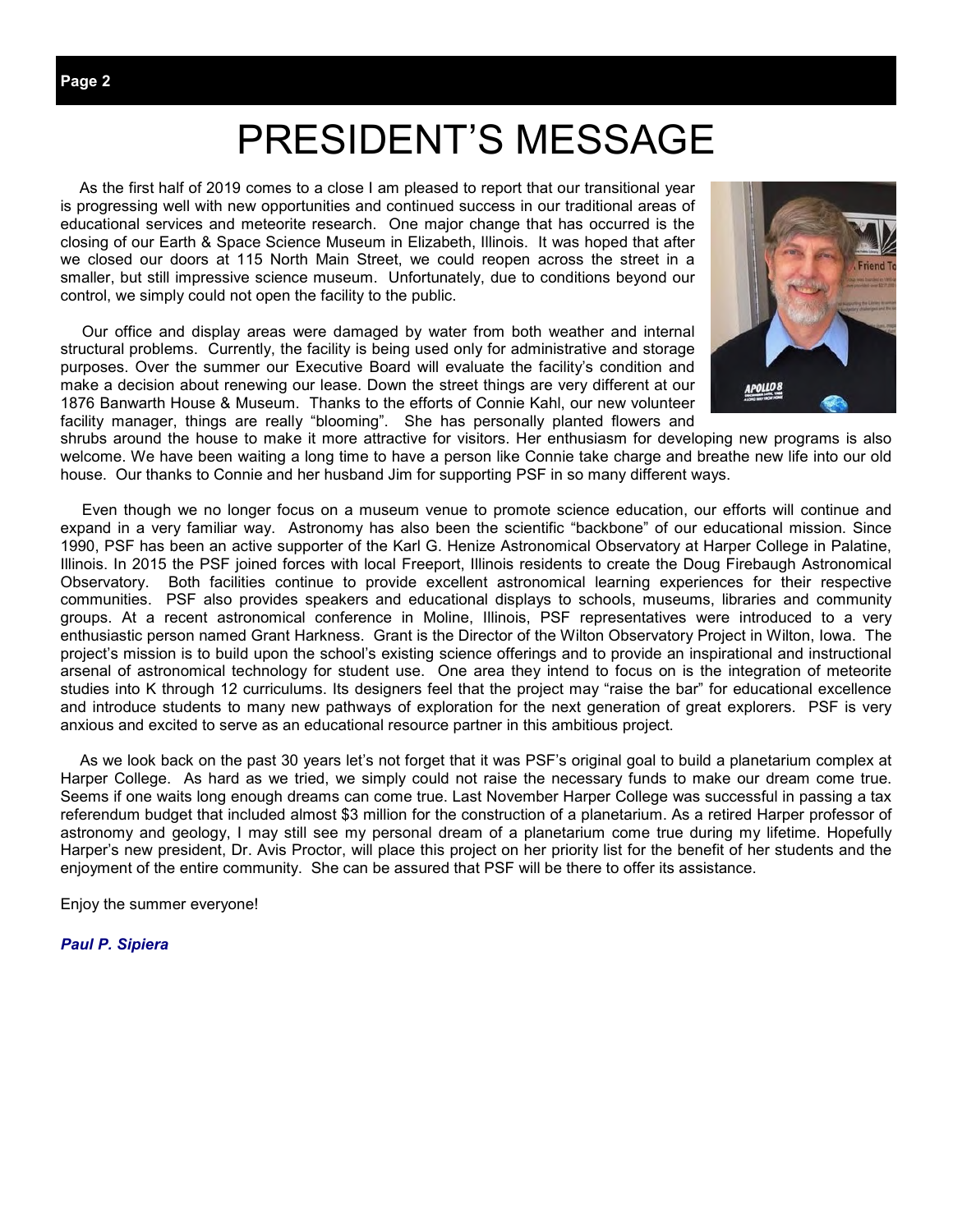## DONOR'S SPOTLIGHT

#### **General Operations**

Anne Swan-Johnson Diane & Paul Sipiera Paul A. Solarz

#### **Banwarth House & Museum**

Connie Kahl Christy Lenaers

## MEMBERS CORNER

#### **RENEWING MEMBERS**

#### **Individual**

Alicia Anzaldo Steve P. Hoyer George A. Johnson Lu Paglin Kevin Sevey Harriet Stauffacher Jan Susner

#### **Student**

Phoenix Baker Serenity Baker

#### **Family**

Doug & Audrey Firebaugh Randy Rice & Rebecca Shriver Brett & Mary Beth Stark Dan & Pam Tindell

#### **Sponsoring Member**

Joe & Bonnie Garriety

#### **NEW MEMBERS**

#### **Individual**

Ralph Winrich

#### **Family**

Grant & Katrina Harkness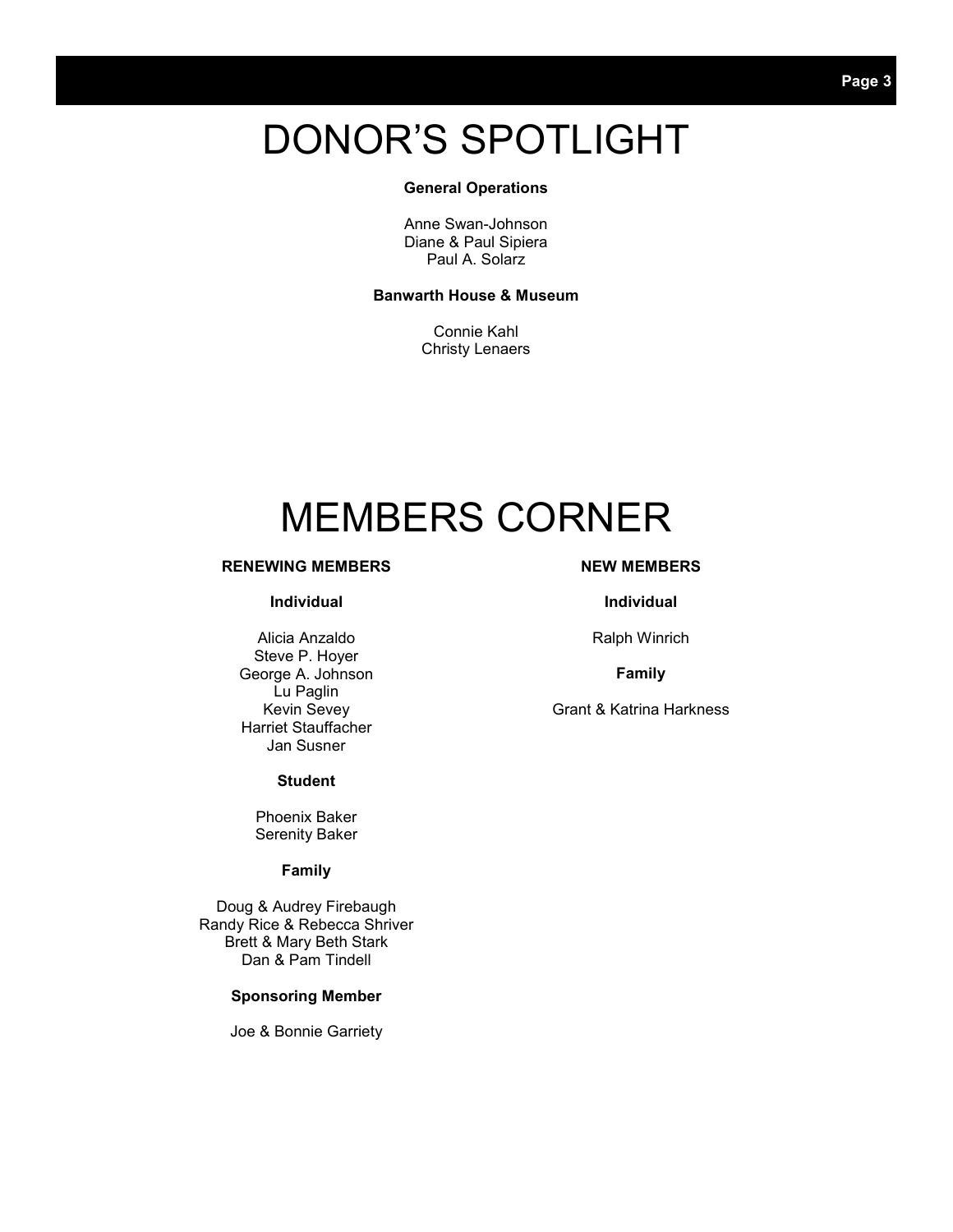The Planetary Studies Foundation would like to extend our condolences to the Owen Garriott Family. On April 15, 2019, the PSF lost Owen Garriott, a special life member and Antarctic explorer. Owen was a NASA astronaut who flew on Skylab 3 and Space Shuttle Columbia STS 9. PSF was very fortunate to be introduced to Eve and Owen Garriott through astronaut Byron Lichtenberg. After meeting that day, Owen became a catalyst to the PSF Antarctic Meteorite Recovery Program.

 Owen, Eve, Robert, Marcy, and Richard Garriott along with Jim Schwade became the Planetary Studies Foundation 1998 Antarctic Expedition team. That team's focus was HAMM radio communication, an educational video of what it is like to live in Antarctica, and meteorite recovery. In 2000, once again the PSF wanted to form another expedition team to the frozen continent. This time it was Owen Garriott, Jim Lovell, Bill Gruber, Dave Butts, Adam Petlin, Amanda Onion, Richard Hoover, Jim Pritzker, Sharon Hooper and Paul Sipiera. During this mission, Amanda Onion and Adam Petlin (Fox News) video recorded Jim Lovell's celebration of the 30<sup>th</sup> Anniversary of Apollo 13.



 Owen was always willing to learn more about everything. He was constantly researching various topics and had a huge heart. Owen would invite the Sipiera family to join his wife Eve and himself to his Huntsville, AL home so that Paul Sipiera would be able to do research at Marshall Space Flight Center and to help develop displays for Space Camp. The Planetary Studies Foundation and the Sipiera family will deeply miss Owen Garriott.

## VOTE FOR THE 2019-2021 EXECUTIVE BOARD MEMBERS — In-Person on Sep. 14 or by Ballot and Proxy (Electronically or Included Insert)

**MARY BECKER —** Mary taught astronomy and physics at Harper College in Palatine, Illinois and Northeastern Illinois University in Chicago for many years. She and her husband, Alan, recently moved back to the Chicago area from Boston where she was a WorldWide Telescope Ambassador out of the Harvard-Smithsonian Center for Astrophysics. She runs Starryboards, LLC which produces full dome planetarium shows. In the past, Mary worked at and wrote planetarium shows for the Cernan Space Center in River Grove, IL and the Adler Planetarium in Chicago. She was involved with the founding of the Planetary Studies Foundation, the Karl G. Henize Observatory on Harper College campus and the original proposal for the Harper College planetarium. Mary has been a member of PSF from the beginning. She researched meteorites with Paul Sipiera and hosted a cable Television program with Paul featuring Apollo 17 astronaut Harrison Schmitt. Mary holds a one-year appointment on the PSF board.

**JIM DOLE — "**My wife Pam and I live in and are natives of Freeport, Illinois. I had a great experience with spending six years in the United States Air Force. For the last eighteen years I've worked as the IT support for a local manufacturing company. Astronomy has been my hobby for over 45+ years and I have a MS in both Computer Information Systems and Astronomy. As a teacher of astronomy at Highland Community College and director of the Doug Firebaugh Observatory I'm very lucky to continue to share my passion for astronomy and promotion of science in the community."

**DOUG HICKS —** "I am a geomorphologist resident in Auckland, New Zealand and was introduced to the Planetary Studies Foundation's activities during a visit to Illinois — for my friends Paul and Diane Sipiera's wedding in 1993! — and have been a member ever since. My early career working for the New Zealand government entailed analysis of aerial photographs and satellite images (1976 – 1982), moving on to hydrological and soil conservation surveys (1983 – 1993). As an independent consultant (1994 – 2018) I undertook soil surveys, land management and planning advice for government, commercial and private clients. Membership of PSF has spurred my ongoing amateur interest in astronomy and planetary geology. Now retired since start of 2019, I welcome the chance to provide some time and support for our organization's activities."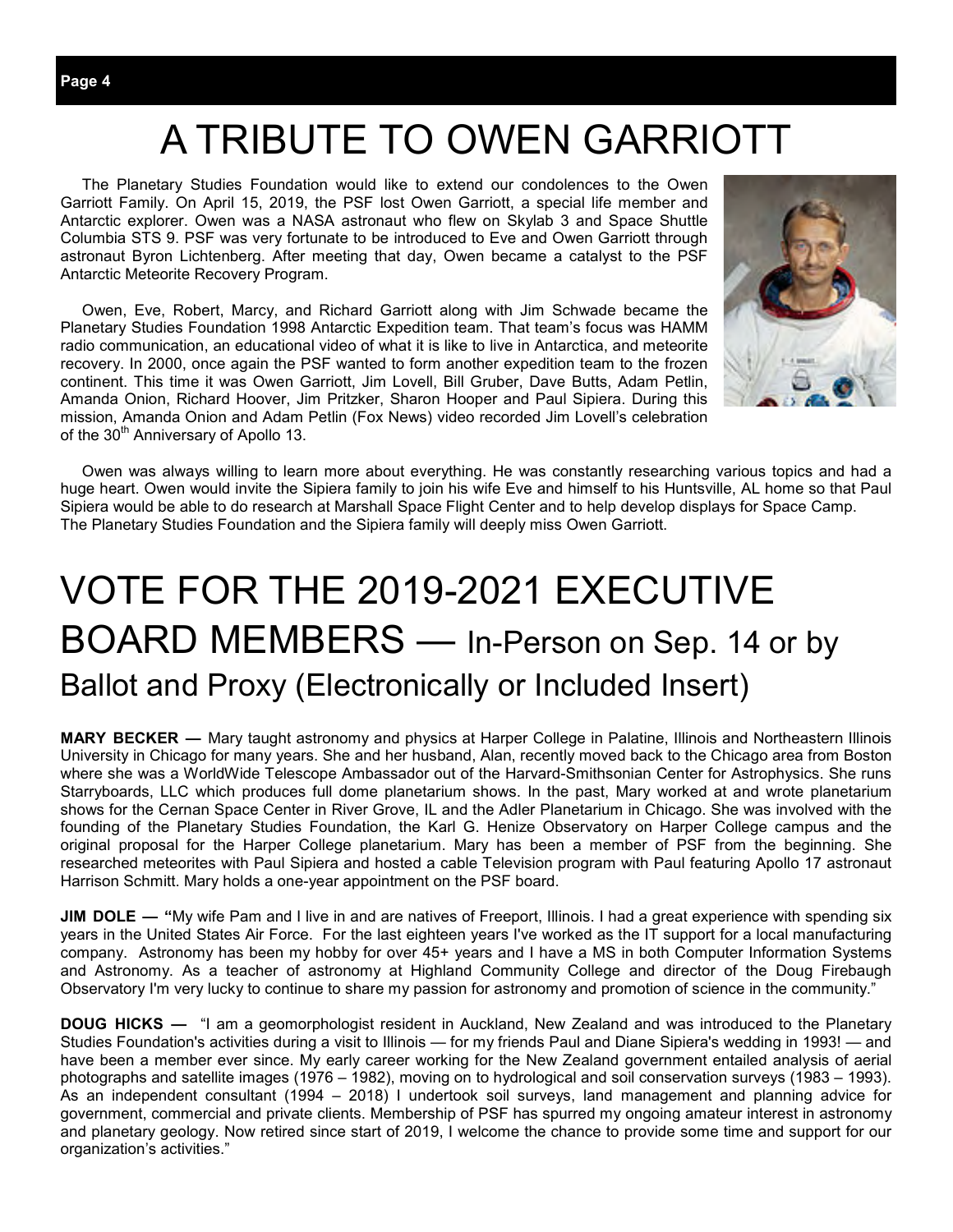## ANNUAL MEMBERS MEETING & LUNCHEON

## **SAVE THE DATE**  SEPTEMBER 14 1:00 P.M.



*Come join fellow PSF members for the annual members meeting! The PSF will provide hamburgers and chicken. Members should bring a dish to pass for the potluck luncheon. Please RSVP with the form below.* 

**Please contact Diane Sipiera via email: dsipiera@planets.org, phone: (815) 858- 2014 or fill out the form below and mail to: 10 Winterwood Lane, Unit B, Galena, IL 61036.** 

| <sup>i</sup> Email:<br><u> 1989 - Johann Stein, mars and de Branch and de Branch and de Branch and de Branch and de Branch and de Branch</u> |                    |
|----------------------------------------------------------------------------------------------------------------------------------------------|--------------------|
|                                                                                                                                              |                    |
| $\frac{1}{1}$ I will bring:                                                                                                                  |                    |
| Salad ______                                                                                                                                 | Dessert _____      |
| Appetizer/Side Dish _______________                                                                                                          | Drink <u>Drink</u> |
|                                                                                                                                              |                    |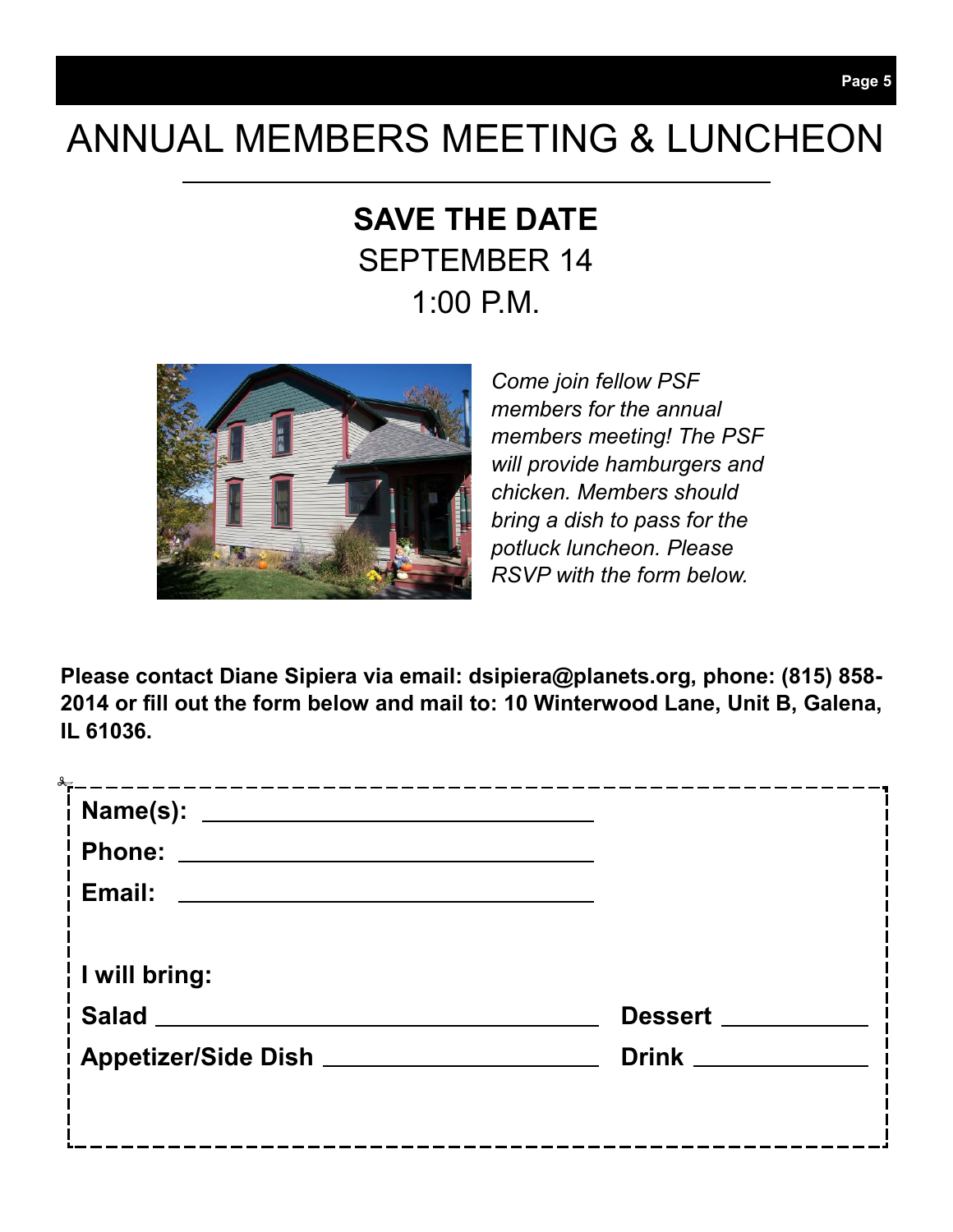# PSF-IN-ACTION

#### **MAY 4**

 North Central Region of Astronomical League NCRAL 2019



**MAY 6**

National Art Honor Society – Echo Taylor

> **MAY 8** Galena Senior Award Night

Planetary Studies Foundation Internship Scholarship – Evelyn Larson





**WISHING GOOD LUCK AND SAFE TRAVELS** to travels to Judith Glenn and the Glenn Family on their move to the East coast and best wishes for our new college students, Evelyn Larson at Yale University and Echo Taylor at Portland Community College! Congratulations to all and thank you for your years of support to PSF.

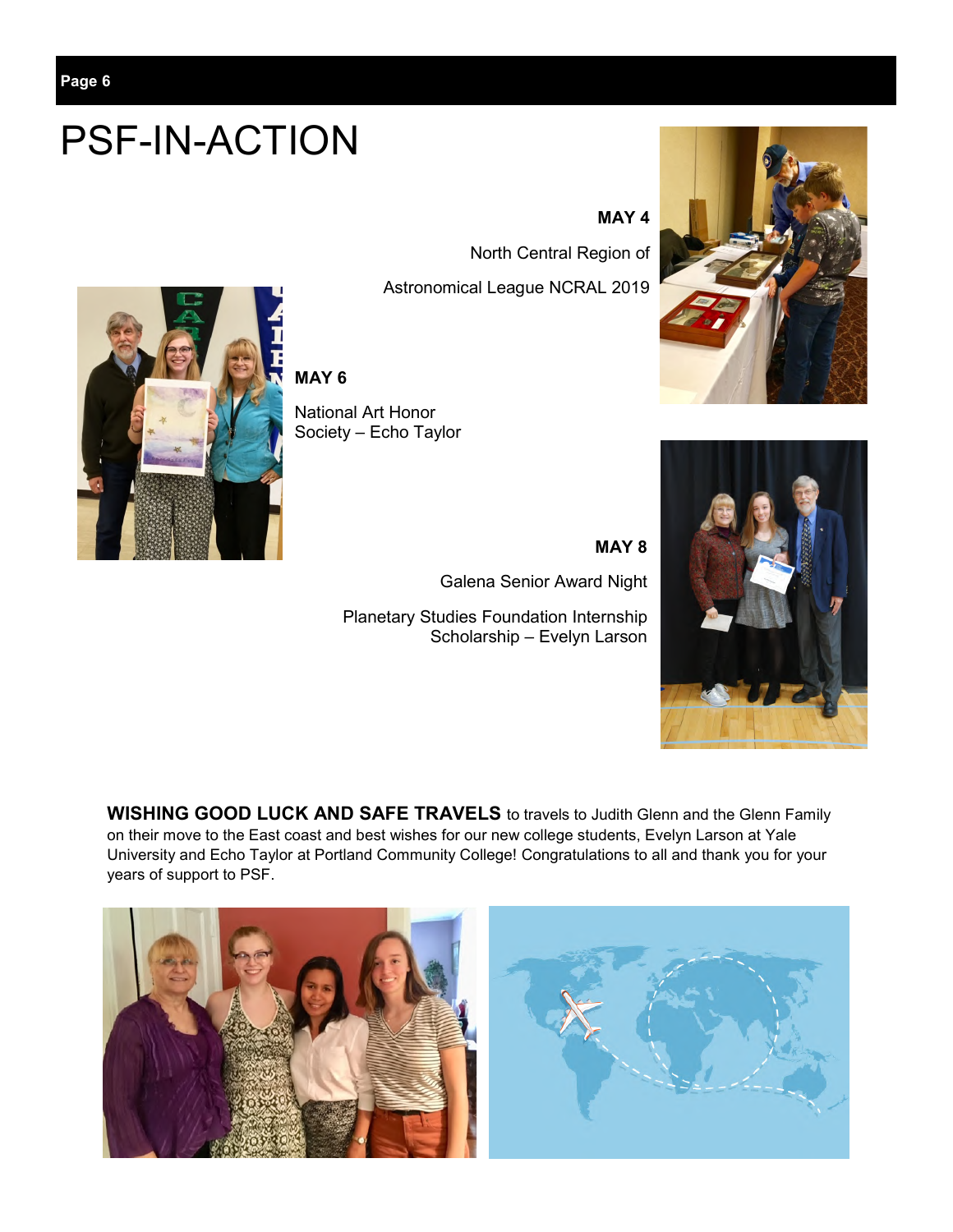# THINGS TO DO

## Doug Firebaugh **Observatory**

**July 6** — Moon Wax Cres.

**July 20** Apollo 11 lands on Moon, 1969 — Moon Wan Gib.

**August 3** — Moon Wax Cres.

**August 17** — Moon Wan Gib., two days past full

**September 7** Moon about 6 deg from Saturn — Moon Wax Gib.

September 21 - Moon 3<sup>rd</sup> Qtr.

**October 5** — Moon about 2 degrees from Saturn, Moon 1<sup>st</sup> Qtr.

**October 19 — Moon Wan Gib.** 



*2892 W Stephenson St, Freeport, IL 61032 815-291-3072* 



Saturday, July 20, 1:00-2:00 p.m.

What did women wear before that itsy bitsy bikini? Learn how bathing suits evolved from full length costumes to mere traces of fabric. From the Victorian bathing machine to the introduction of the bikini, this presentation is sure to make waves.

This presentation will be free to all guests. Please reserve a seat today by contacting Diane at dsipiera@planets.org or 815-858-2014.

Making Workshop

#### Saturday, July 27th, 11:00-1:00 p.m.

For thousands of years, jewelry has captivated humans' imagination both artistically and religiously. Pharaohs and common people alike used jewelry to express their monetary value or individuality. A powerpoint presentation will be given to show how various precious stones and beads were used for color, texture, and design elements.

The price will be \$15 and includes materials. Free to all PSF members.

Please reserve a seat today by contacting Diane Sipiera at 815-858-2014 or dsipiera@planets.org.

*The above events will be held at the 1876 Banwarth House & Museum located at 408 E. Sycamore Street, Elizabeth, IL. Find more events at www.planets.org.* 

### **THE PSF MISSION**

**Our mission is to promote the study of planetary science and astronomy with an emphasis on meteorites; and to sponsor, encourage, and assist in the physical, astronomical, environmental, and cultural sciences so as to broaden man's knowledge of all phases of the universe.**